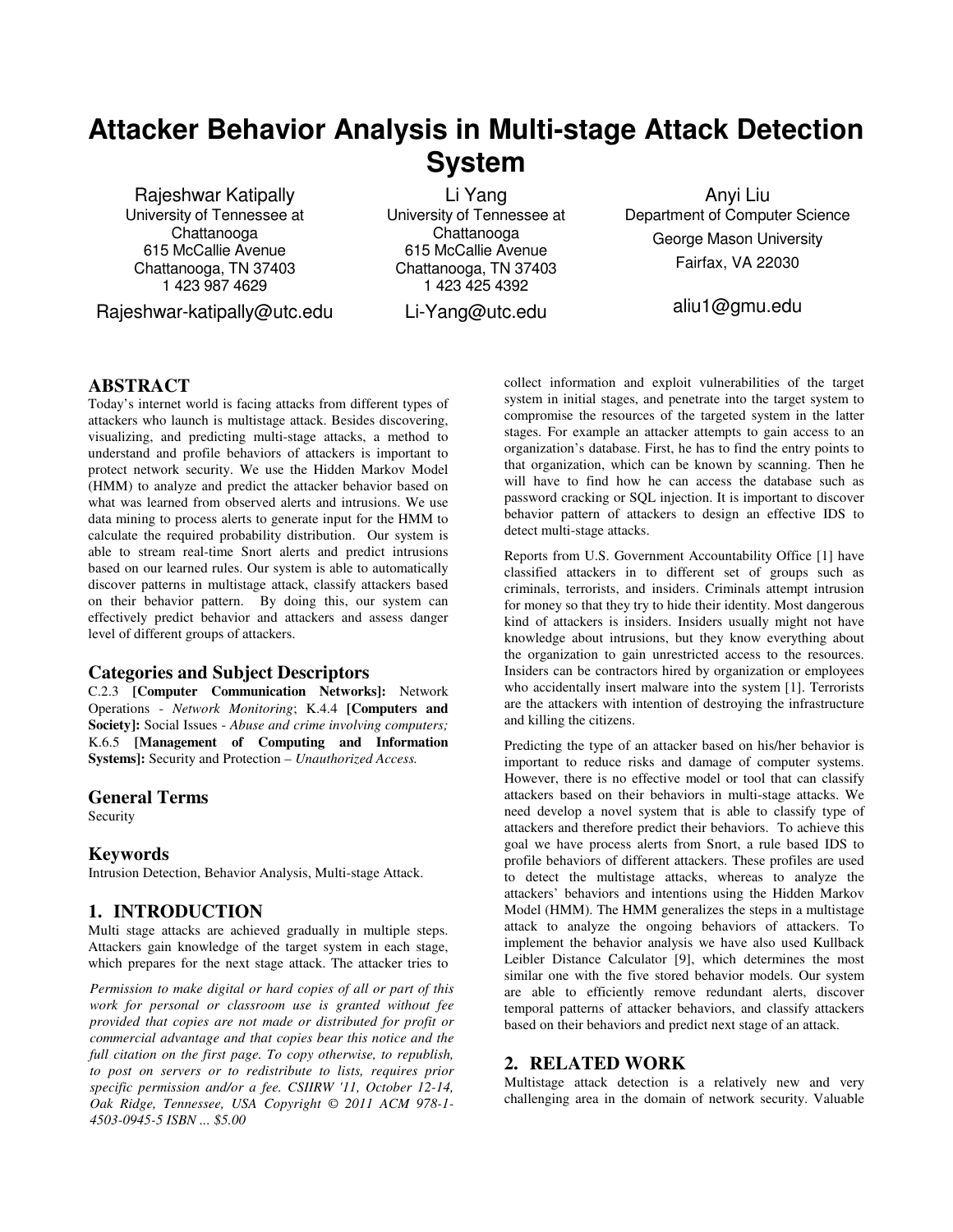contribution made by some domain experts such as Mathew et al [3], Kumar [2], and Wanderer [8]. Mathew et al [4] have made a good effort to present a technique for understanding multi stage attacks using attack-track based visualization of heterogeneous event streams. They have developed a technique that provides the security analyst with real-time multistage attack visualization. They have used IDS alerts and system log files as the basis for making assumptions about multi stage attacks and they have classified these sensor events based on semantic contents and alert classification scheme presented in [3]. They have used event correlation [4] to find the multistage attack, in order to prevent event correlation from considering every occurred event to find the relation between the alerts, which is sometimes not effective due to false detection by IDS; they have proposed a guided event fusion technique. IDS sensors usually outputs events based on the detection technique they follow. For sensors that perform misuse detection the event set contains the events that are matched with signature set that sensor uses to perform intrusion detection, whereas for anomaly detection the set contains all the events that deviates from normal activity. For both techniques the IDS sensors generate diverse and finite set of events. Multilevel alert clustering in [7] and intelligent alert clustering model in [6] are well formed techniques for eliminating the false alarms. For analyzing the attackers' behavior it is very important to classify the incoming alerts into groups that most effectively indicate the stage in a multistage attack. In [3] the alert classification scheme handles this problem up to some extent. The event fusion technique proposed in [3] basically tries to correlate the events together and combines them into certain number of multi stage categories such as Reconnaissance, Intrusion, Privilege Escalation and Goal. Each of these stages has its own weight to indicate how important that stage is in multistage attack. As these four categories are not enough to analyze the behavior we have increased the number of categories to five. They are Scanning, Enumeration, Access attempt, Malware attempt, and Exploitation- denial of service. Oursron et al. used the Hidden Markov Model (HMM) for detecting multistage attacks [5]. They have defined some rules based on the available data. They have defined each state of the HMM as a stage in a multistage attack. Transitions among the states are governed by a set of probabilities with each state. Wang et. al. [5] proposed a realtime unified approach to correlating, hypothesizing, and predicting multi-step attacks based on networking intrusion alerts. Their approach was based on the assumption that a graph, which describes vulnerabilities and connectivity of a network, can be generated from a vulnerability scan. In addition, they cannot categorize the motivation of attackers from the observed events. Finally, they cannot discovery attacking patterns automatically.

### **3. MULTI-STAGE ANALYSIS**

Different group of attackers have different motivation to perform an attack which results in various level of damage. Attackers combine different stages sequentially to launch intrusions. The outcome of one stage serves as an input to its subsequent stage. We analyzed and defined the stages in a multistage attack as reconnaissance, scanning, enumeration, exploitation, access attempt, malware attempt, and exploitation denial of service.

**Reconnaissance and Scanning** is the stage by which a potential attacker or intruder learns all the information needed about the network or system to use it in further stages. It is an

unauthorized discovery of vulnerabilities of the targeted network. The intruder tries to send more effective request to the target system to gather more useful information. In this stage intruder tries to know which ports are open, which resources are accessible, and what the vulnerable points are in the targeted system. The scanning can be done by either network mapping or port scan or vulnerability scan. The common network mapping attacks are ICMP trace route, ICMP echo request, ICMP ping, ICMP fingerprinting and TCP/UDP scan.

**Enumeration**: After scanning there is another stage called enumeration. In enumeration intruder continuously keeps on scanning the targeted system to exploit the vulnerabilities. An example of enumeration is DNS request, where intruder sends repeated requests to the domain name server.

**Exploitation by Access Attempt**: After gathering the information about the entry points and vulnerabilities of the system, the next stage is access attempt. In this stage the intruder tries to gain access to the resources of the system or network to misuse them. Once the intruder finds the vulnerabilities in the system by scanning, he tries to gain the access control to the resources that are required for the latter stages of the attack. An access attempt can be done by an outsider or insider. Access control is required because without some special or administrator privileges, it is not possible to compromise the targeted network's resources. There are a number of attacks to gain access control. Buffer overflow, SQL injection and SQL private access are few of the many attacks. Buffer overflow is one of the well-known attacks to control the access of the target machine. Buffer overflow is something that an attacker tries to write more than a program can accommodate on the target machine. By doing so attacker gets the control of that particular application and from then on attacker can execute whatever he would like to. With SQL injection intruder tries to inject own SQL code to gain some privileges.

**Exploitation by Deny-of-Service**: A possible next step is exploitation-denial of service. An intruder can directly go for denial of service attack after the scanning attack, or he can also go through the access attempt before the denial of service attack. Denial of service attack is one of the most dangerous attacks in the world. There have been records of denial of service attacks against famous social networks such as Twitter and Facebook, and also some government agencies. From scanning stage an intruder know which ports are open and the capacity of target system or server. Based on that information intruder floods the requests to the server more than what it can handle, in that way intruder denies any other user requests to that particular server. One other way to do denial of service attack is by gaining the access privileges to the targeted system and makes the system inaccessible. There are many tools in the market for denial of service attack. Tools like Trino, The Tribe Flood Network are very effective for distributed denial of service attacks.

**Exploitation by Malware Attempt**: Another stage in the multi stage attack is Exploitation-malware attempt, where attacker tries to execute his own code on the target machine to make the resources compromise. This step is the most dangerous step in multi stage attack. In this stage attacker tries to achieve whatever he wants. By the time attacker enters this stage he'll have all the information about the target machine and he'll also have the access permissions to the resources that he wants to make compromise. There are some powerful attacks to achieve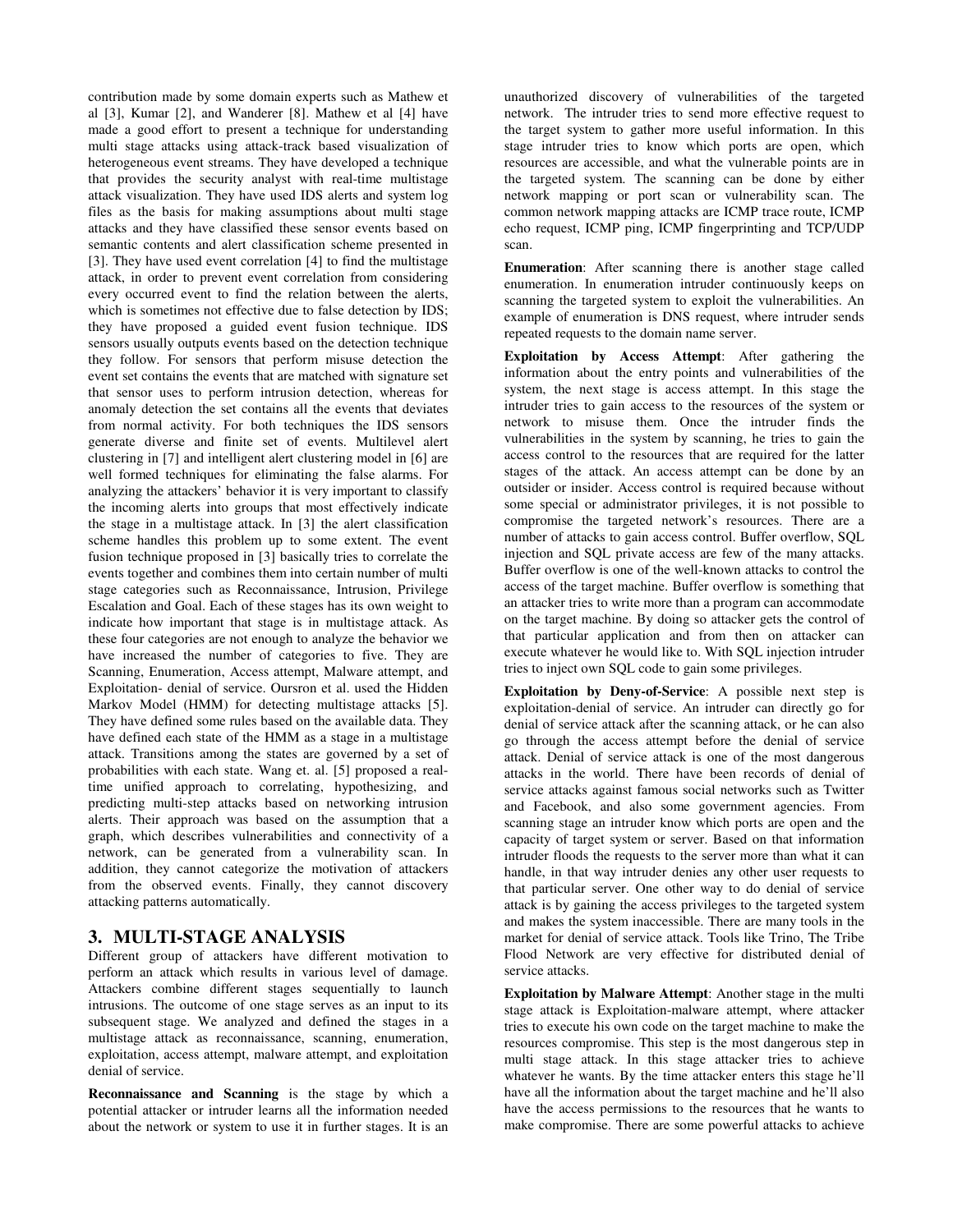the purpose in this stage. Attacks such as Heap overflow, SQL injection are few of the many attacks of this type. An attacker after performing a buffer overflow attack, he gains the total control of the application on target machine then he tries to insert his own executable code in to that program. When the application runs normally it executes the attacker's code on the target machine, which eventually might cause a serious damage to the target machine

# **4. ANALYZING ATTACKER BEHAVIORS**

# **4.1 Alert Analysis**

We have repeated well-known intrusions to our target network by emulating different groups of attackers. The collected traffic was used to learn rules and profile behavior pattern of multistage attackers. We have defined five stages in our model: scanning, enumeration, exploitation by access attempt, exploitation by denial of service, and exploitation by malware attempt. Alerts are mapped into five different sets which are the same as states in our model as discussed in Section 3. For example an alert of *ICMP PING* type is usually considered as a scanning type and an alert of *SHELLCODE X86 INC EXC NOOP* is considered as exploitation malware attempt type. In this way we have defined rules to train our model. As of now we have around 65 rules to train our model. Once the rule set is defined, we have assigned the state name to each alert by applying rules. For example an alert like below

*07/14-13:12:54.775367 [\*\*] [1:384:5] ICMP PING [\*\*] [Classification: Misc activity] [Priority: 3] {ICMP} 192.168.1.24 -> 192.168.1.1* 

is converted to

*Scanning, 07/14-13:12:54.775367, Misc activity, 192.168.1.24, 192.168.1.1* 

The main purpose of converting the alerts into this form is they are sent to HMM to train our system for different type of attackers.

## **4.2 Training System Using Hidden Markov Model**

Now we have all the data that we need to train our system. We have formed 5 set of alert sets that match 5 states of our model. By doing a lot of research we have defined the attacker behavior based on their intension and level of expertise. Based on their intentions they are divided into following 8 groups.

**Criminal groups** seek to attack systems for monetary gain. Specifically, organized criminal groups use spam, phishing, and spyware/malware to commit identity theft and online fraud. International corporate spies and criminal organizations also pose a threat to the United States through their ability to conduct industrial espionage and large-scale monetary theft and to hire or develop hacker talent.

The disgruntled organization **insider** is a principal source of computer crime. Insiders may not need a great deal of knowledge about computer intrusions because their knowledge of a target system often allows them to gain unrestricted access to cause damage to the system or to steal system data. The insider threat includes contractors hired by the organization, as well as employees who accidentally introduce malware into systems.

**Terrorists** seek to destroy, incapacitate, or exploit critical infrastructures in order to threaten national security, cause mass casualties, weaken the U.S. economy, and damage public morale and confidence. Terrorists may use phishing schemes or spyware/malware in order to generate funds or gather sensitive information.

**Hackers** break into networks for the thrill of the challenge, bragging rights in the hacker community, revenge, stalking others, and monetary gain, among other reasons. While gaining unauthorized access once required a fair amount of skill or computer knowledge, hackers can now download attack scripts and protocols from the Internet and launch them against victim sites.

**Phishers** are individuals, or small groups, who execute phishing schemes in an attempt to steal identities or information for monetary gain. Phishers may also use spam and spyware/malware to accomplish their objectives.

**Nations** use cyber tools as part of their information-gathering and espionage activities. In addition, several nations are aggressively working to develop information warfare doctrine, programs, and capabilities. Such capabilities enable a single entity to have a significant and serious impact by disrupting the supply, communications, and economic infrastructures that support military power—impacts that could affect the daily lives of U.S. citizens across the country.

**Spyware/malware authors** are individuals or organizations with malicious intent to carry out attacks against users by producing and distributing spyware and malware. Several destructive computer viruses and worms have harmed files and hard drives such as the Melissa Macro Virus, the CIH (Chernobyl) Virus, Nimda, Code Red, Slammer, and Blaster.

**Bot-net operators** use a network, or bot-net, of compromised, remotely controlled systems to coordinate attacks and to distribute phishing schemes, spam, and malware attacks. The services of these networks are sometimes made available on underground markets (e.g., purchasing a denial of service attack or servers to relay spam or phishing attacks).

To calculate the probabilities for each type of the behavior using HMM we have created 5 sets of alert each one of them represents one of the above classified behaviors.

# **4.3 Hidden Markov Model**

The HMM used to model motivation of attackers is defined as  $λ = (A, B, π, N)$ , Where N is 5, state probabilities π is 1 × 5, transition probabilities  $A = \{ai\}$  is  $5 \times 5$ , and observation probabilities  $B = \{bj(k)\}\$ is 5 ×M (M is the number of different attack types). After initializing the model, forward algorithm uses initial state and transition probabilities to calculate the observation probabilities for each state based on occurred observation sequence. The backward algorithm uses the calculated observation probabilities and processes backward to calculate state and transition probabilities for each state.

# **5. IMPLEMENTATION**

To show attacker behavior analysis we designed a simple interface that displays the alert that we have loaded on to the system and a fixed model which looks like a 5 state HMM. We have three buttons one for each loading predefined rules, loading alerts, and to calculate the probabilities. To train the system, first, the predefined rules needs to be provided to the model to assign state to each of the alerts that would be loaded